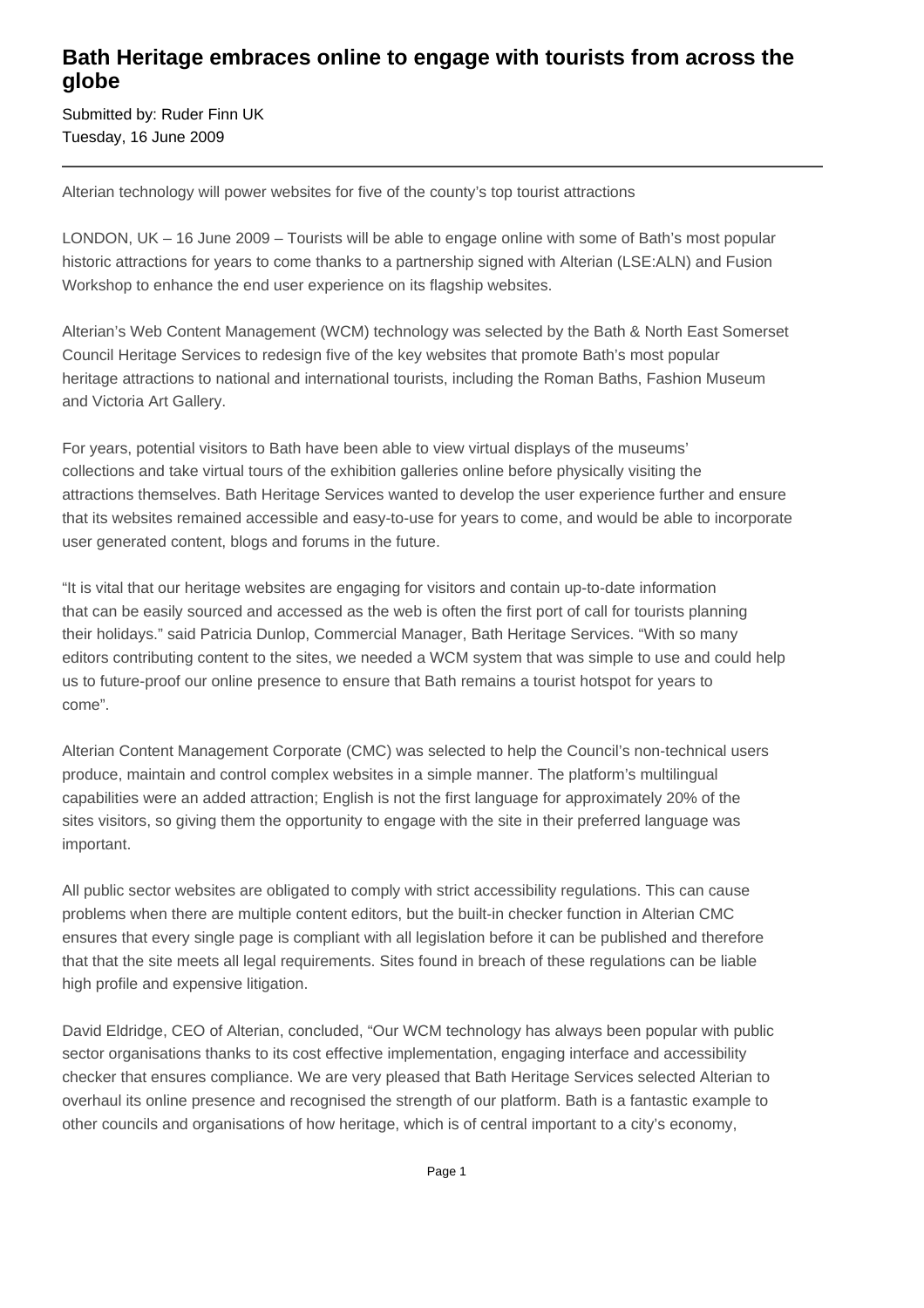can continue to remain accessible to tourists in the 21st century."

### About Alterian

Alterian (LSE: ALN) empowers organizations to create relevant, effective and engaging experiences with their audience that help build value and reinforce commitment to their brand, through the use of the Alterian Integrated Marketing Platform. Alterian drives the transformation of marketing and communications, making it practical and cost-effective for companies to orchestrate multichannel engagement with the individual.

Alterian's unprecedented integration of analytics, content and execution through industry leading tools, such as the Dynamic Messenger email platform and the award winning Content Management solutions, enables companies to build integrated communication strategies which create a true picture of the individual.

Alterian works with marketing services partners, system integrators and agencies who recognize the need to plan and deliver coordinated customer engagement services in partnership with their clients. For more information about Alterian, products within the Alterian Integrated Marketing Platform or Alterian's Partner Network, visit www.alterian.com or the Alterian blog at www.this-is-marketing.com.

About Bath & North East Somerset Council:

The five websites which are run by the Heritage Services section of Bath & North East Somerset Council include:

http://www.romanbaths.co.uk/ http://www.fashionmuseum.co.uk/ http://www.victoriagal.org.uk/ http://www.batharchives.co.uk/ http://www.bathvenues.co.uk/

The Roman Baths and the famous Pump Room above it receive more than 1 million visitors per annum, half of them from overseas. Most of these have never visited the UK before and are making their first trip to the Bath area.

The Roman Baths were built in the first century AD as a religious spa and temple. They were visited by pilgrims from all over the Roman Empire for nearly four hundred years until they fell into decline in the fourth century. The museum has a Roman collection of international importance including 12,000 Roman coins deposited in the hot spring at the centre of the site. This collection and related items of more recent local history will be showcased on the new websites.

The complex is also popular among schoolchildren at key stages 2 and 3 who study the Romans as part of the national curriculum. The new website includes film footage of a typical school visit, created by local film company Constellation Media Ltd to assist teachers in their planning.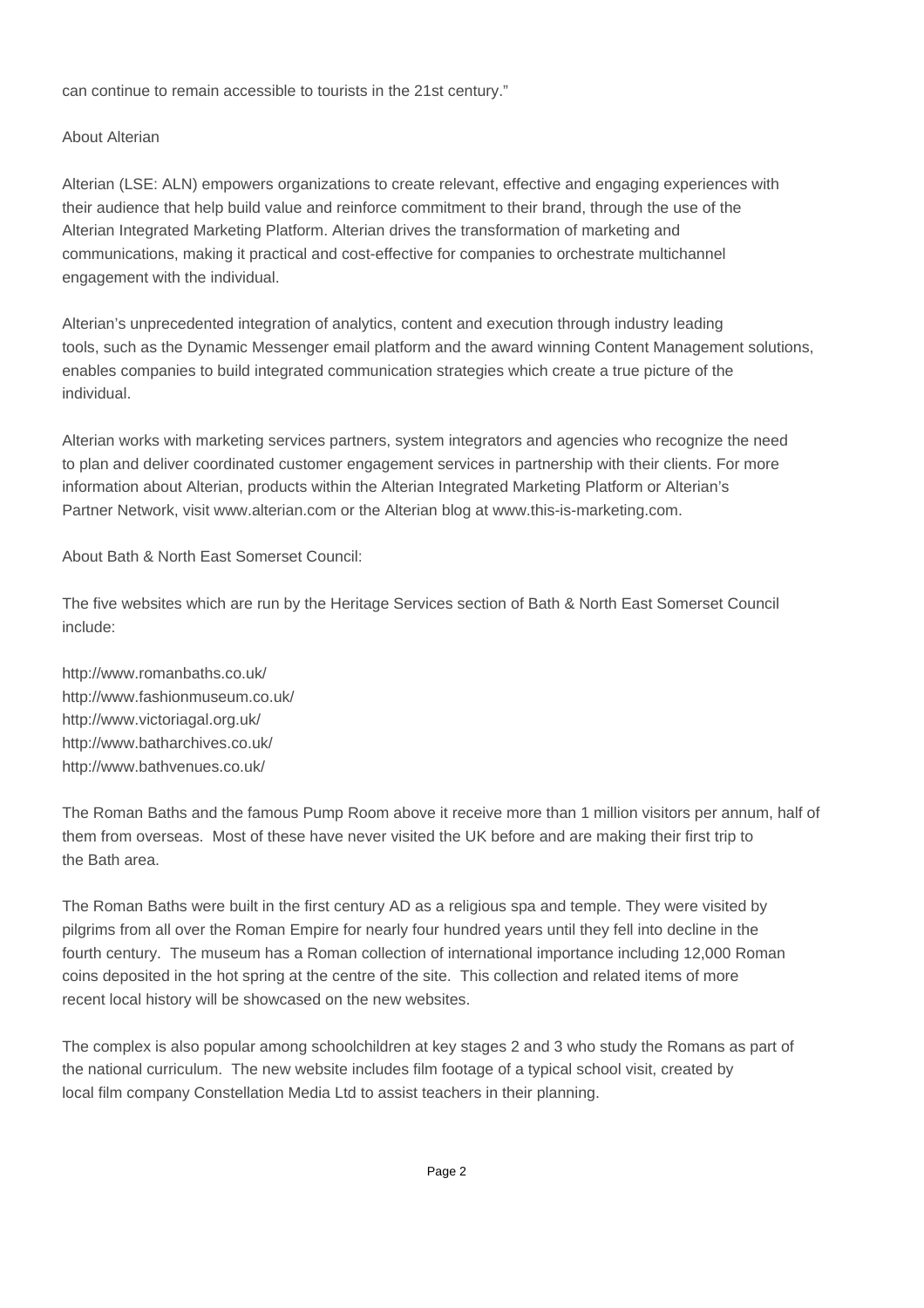The Fashion Museum collection is internationally renowned and is housed in Bath's magnificent Assembly Rooms, built in 1771. This website is the most popular of all, because of a worldwide interest in historic fashion. It and the Victoria Art Gallery each receive 100,000 visitors per annum. The Gallery has a popular temporary exhibition programme including some selling exhibitions by prominent local artists. These are supported by on-line catalogues of the works for sale.

The Bath Record Office website is a must for people researching their family history, which nowadays relies heavily on on-line access to relevant information.

#### About the Project:

Fusion Workshop has been looking after the Fashion Museum website since 1999 and those for the Bath Record Office, Roman Baths and Victoria Art Gallery since 2001.

The project's main aim is to provide Bath & North East Somerset Council with a future-proof Content Management System to carry over it over the next seven years and beyond and can also enhance the delivery of its online presence via:

- The provision of a future-proof platform
- • Enabling the Council to leverage its current investment
- • Delivering a robust, scalable and flexible website
- • Maintaining organic search engine optimisation and also further enhancing it.
- Integrating the sites with existing systems
- • Enabling the marketing team to create and manage campaigns that deliver results.
- Ensuring good usability and user experience features
- • Conforming to Disability Discrimination Act for web accessibility (W3C level 1-2)

#### About Fusion Workshop

Fusion Workshop analyses, builds, develops, implements and manages business-driven web solutions for their customers. The company focuses on the following sectors: heritage & performing arts, travel & tourism, education, third sector & membership organisations, financial services and local government.

The company delivers web projects from consultancy through specification and development to completion and ongoing support. It specialises in integration and standards-based Internet projects, and prides itself on a structured (PRINCE2) project management approach with cross-functional teams. Its formal requirements gathering process uses the concepts of stakeholder representation, viewpoints and perspectives to ensure that requirements and quality criteria are captured for analysis.

Fusion Workshop is an experienced Alterian Corporate Content Management System partner. The company works in Microsoft ASP.Net and SQL Server. It also has strong ColdFusion expertise (including migration of these systems to ASP.Net).

See www.fusionworkshop.co.uk